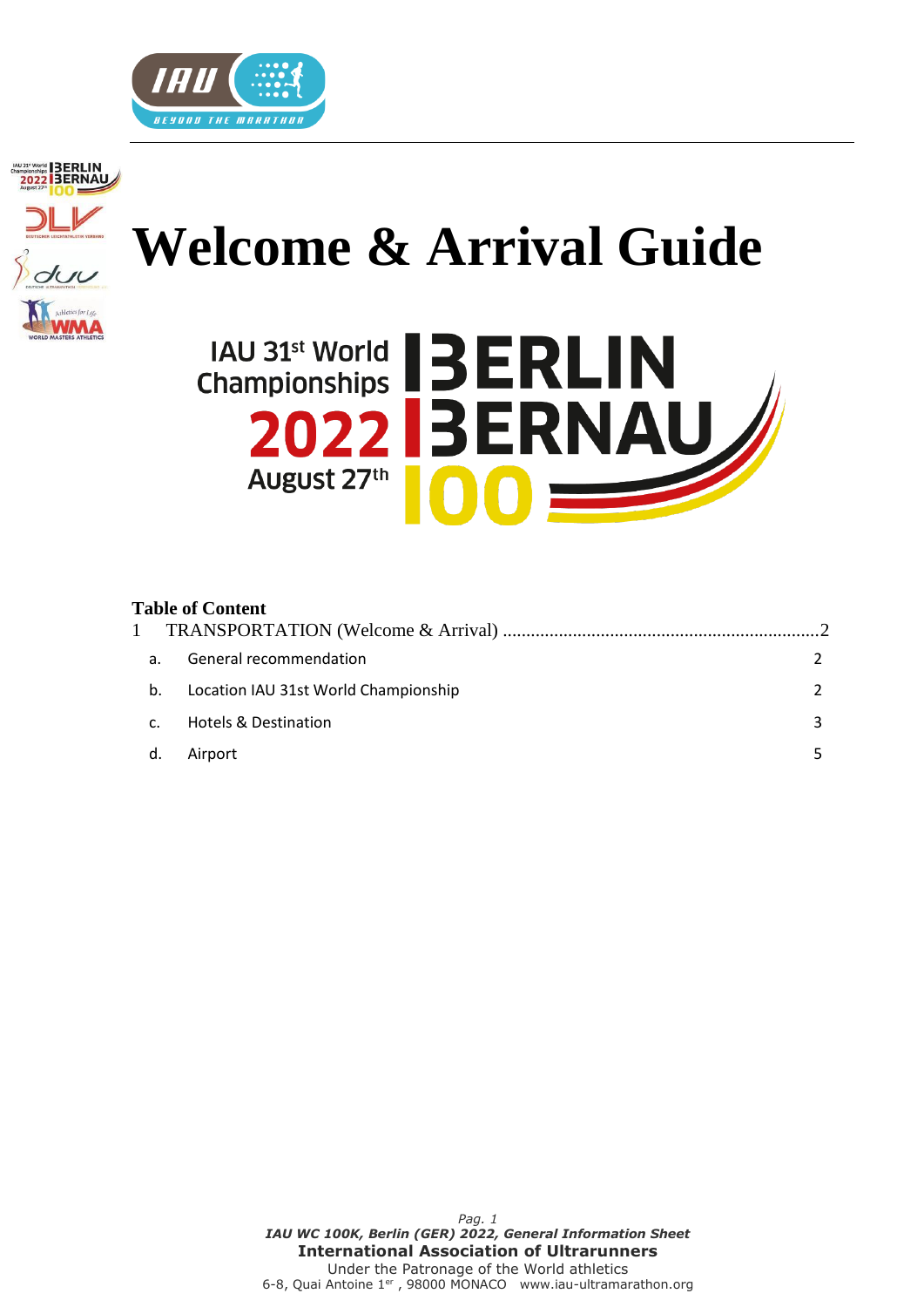



# <span id="page-1-0"></span>**1 TRANSPORTATION (WELCOME & ARRIVAL)**

## <span id="page-1-1"></span>**a. GENERAL RECOMMENDATION**

Berlin is a city of public transport. Driving a car and parking it is significantly more expensive and travel times take substantially longer.

Parking cost H2/H4 Hotel: 20 EUR for 24 h

Public transportation

- Single Ticket Zone A/B (Berlin): 03,00 EUR Single Ticket Zone A/B/C (Airport BER - Berlin): 03,80 EUR
	-
- 4-trip Ticket Zone A/B (Berlin): 09,40 EUR
- 24-hour Ticket Zone A/B (Berlin): 08,00 EUR
- 24-hour Small Group Ticket Zone A/B (Berlin): 25,50 EUR
- 7-Day Ticket Zone A/B/C (Berlin+Bernau): 43,00 EUR

(Status April 2022)

With public transport in Berlin you are very flexible and fast at your destination.

Examples Duration:

- Travel time by car outside rush hour from airport to hotel: 45 min
- Travel time by car during rush hour from airport to hotel (Alexanderplatz station): 1h 30min
- Travel time by S-Bahn from the airport to the hotel (Alexanderplatz station): 43 min
- Travel time by Regional Train from the airport to the hotel (Alexanderplatz station): 25 min

Transportation to Bernau for participants of the IAU Championship will be provided by shuttle buses.

A rental car is not necessary.

## <span id="page-1-2"></span>**b. LOCATION IAU 31ST WORLD CHAMPIONSHIP**

We welcome you to the metropolitan region of Berlin-Brandenburg. Berlin, with 3.7 million inhabitants, is the capital of the Federal Republic of Germany.

Your accommodation and registration are in the heart of the city near Alexanderplatz. Unmistakably, the 368m high Berlin TV Tower stands in the middle of Alexanderplatz.

## **Race Course (Competition Venue)**

The race course (competition venue) is on the north-eastern periphery of the city, in Bernau bei Berlin.

- Distance "hotel running course": ca. 27 km
- Transportation will be provided by shuttle buses from the Destinated Competition Hotels "Hotel H2/H4" to the competition venue/race course free of charge for IAU accredited people on competition day.

The city of "Bernau bei Berlin", with its 40,000 inhabitants, is home to the Bauhaus monument Bundesschule, the second largest Bauhaus building next to the Bauhaus itself.

#### **Opening Cermemony**

On Friday the Opening Cermemony will be held downtown Bernau (Stadthalle am Steintor).

● Transportation will be provided by shuttle buses from the Destinated Competition Hotels "Hotel H2/H4" to downtown Bernau free of charge for IAU accredited people on competition day.

#### **Airport**

The BER - Berlin Brandenburg Airport is located in the southeast of the city

- Distance "Berlin downtown hotels airport": approx. 28 km
- Travel time S-Bahn (suburban railway): 43 min with Regional Trains 25 min (no change of trains necessary)

*Pag. 2*

*IAU WC 100K, Berlin (GER) 2022, General Information Sheet*  **International Association of Ultrarunners** Under the Patronage of the World athletics

6-8, Quai Antoine 1<sup>er</sup>, 98000 MONACO www.iau-ultramarathon.org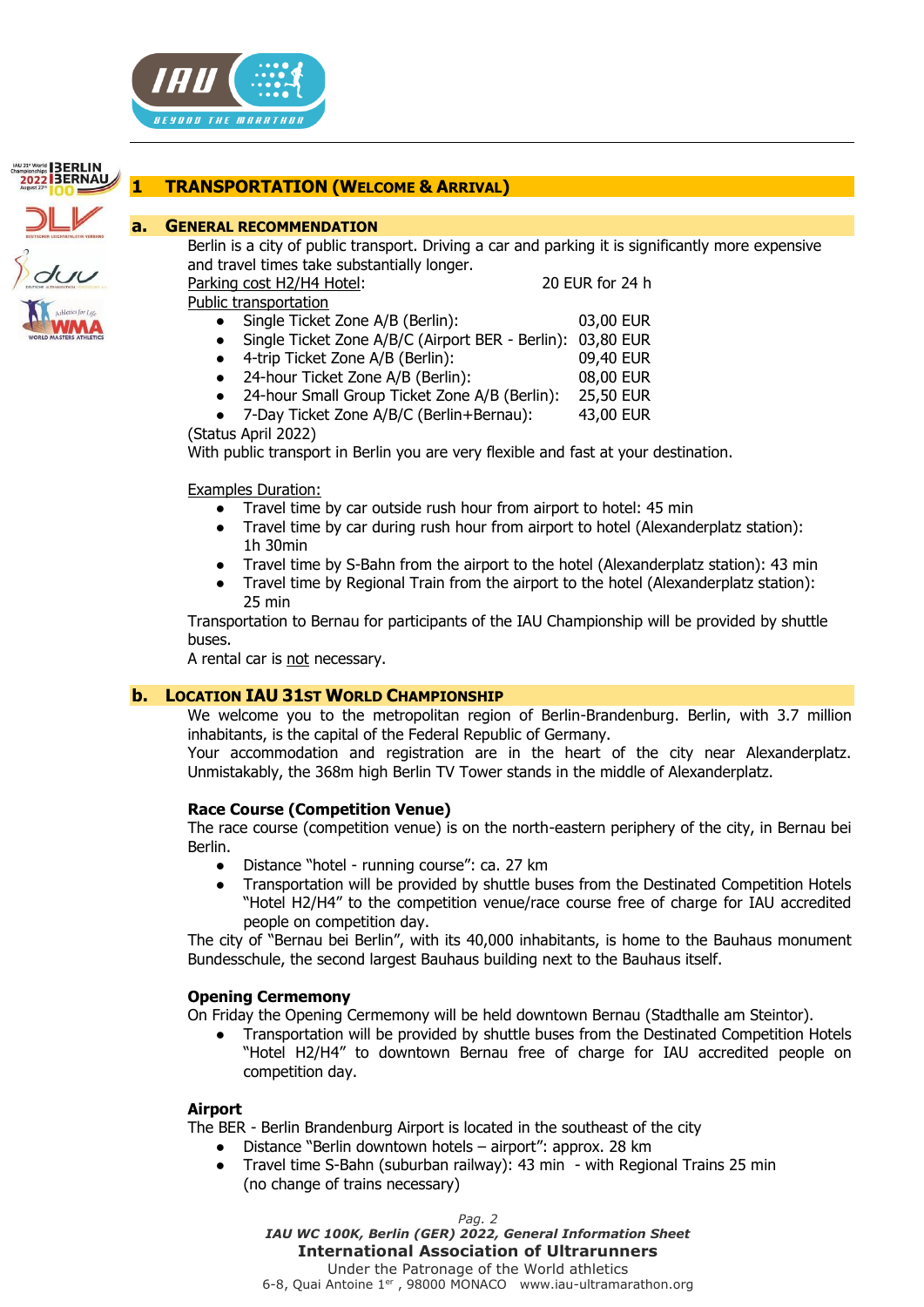



## **Central Station (Hauptbahnhof)**

The Central Station of Berlin is located 3,5km west of the hotel.

● Travel time S-Bahn: 6 min (no change of trains necessary)

#### **Accommodation / Hotel**

● Distance "Alexanderplatz suburban railway station – hotel": 500m walk



#### <span id="page-2-0"></span>**c. HOTELS & DESTINATION**

Destinated Competition Hotels of the IAU 31st World Championships will be the

# **H2 & H4 Hotel Berlin Alexanderplatz.**

Athletes that are competing in the WMA 100k World Championships can also book rooms at the destinated competition hotel H2 & H4 Hotel Berlin Alexanderplatz by quoting "WMA 100k WC" as well as supporting people.

Address:

● Karl-Liebknecht-Straße 32; 10178 Berlin

#### **From Alexanderplatz Station to the Hotel**



**Way out of station "Alexanderplatz"** follow the sign **Tram 2 and Ausgang Alexanderplatz** 



*Pag. 3 IAU WC 100K, Berlin (GER) 2022, General Information Sheet*  **International Association of Ultrarunners** Under the Patronage of the World athletics 6-8, Quai Antoine 1er , 98000 MONACO www.iau-ultramarathon.org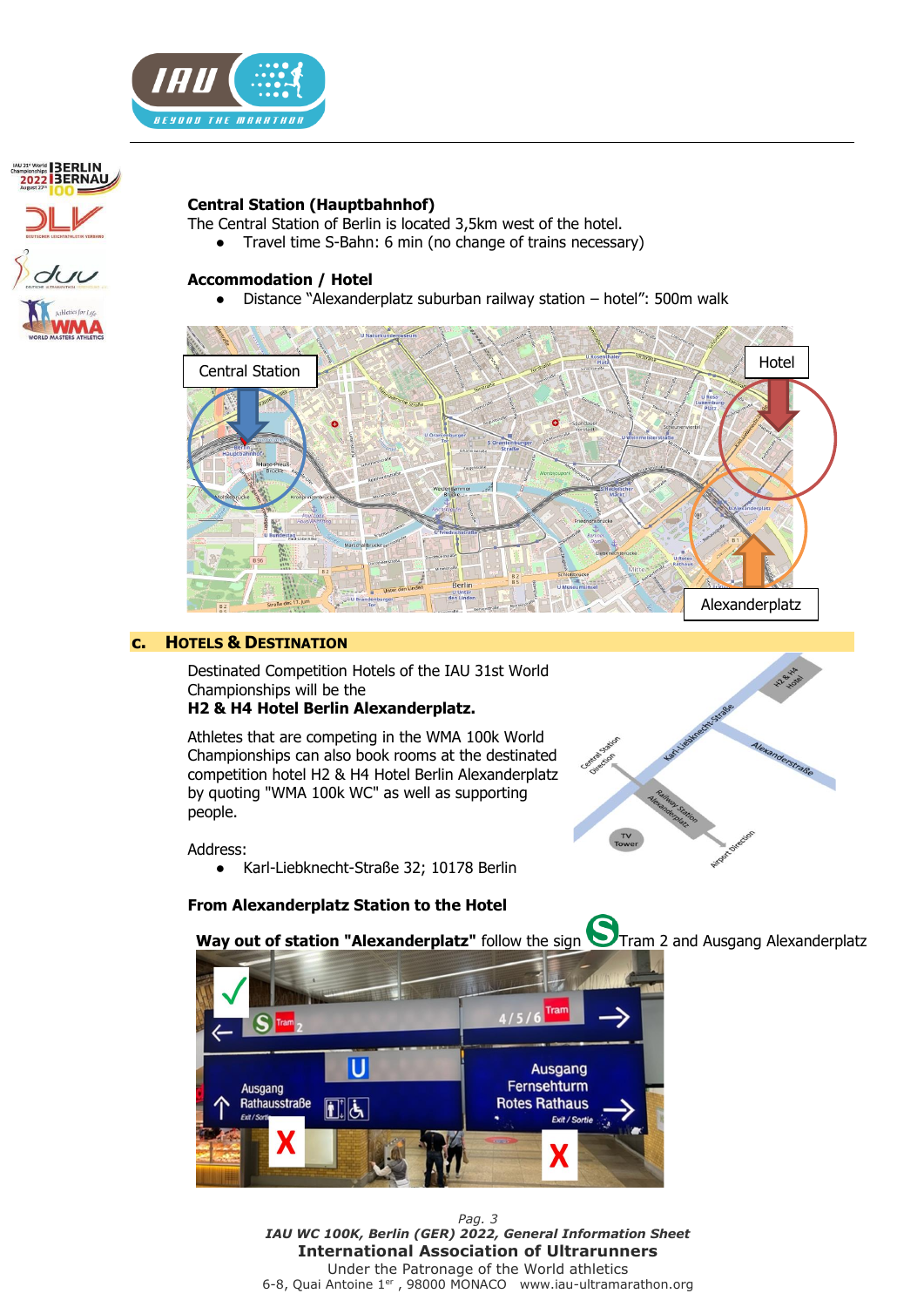



Do not choose the exit "Fernsehturm (TV Tower)" or "Rotes Rathaus". Do not choose the exit "Rathausstraße"



• Choose the exit "Alexanderplatz" - Tram<sub>TRAM 2</sub>

**Way from Alexanderplatz to the hotel**



After leaving the station at "Ausgang Alexanderplatz", you can see the high-rise building of the "park inn" hotel. Our hotels H2 & H4 is located behind the "park inn".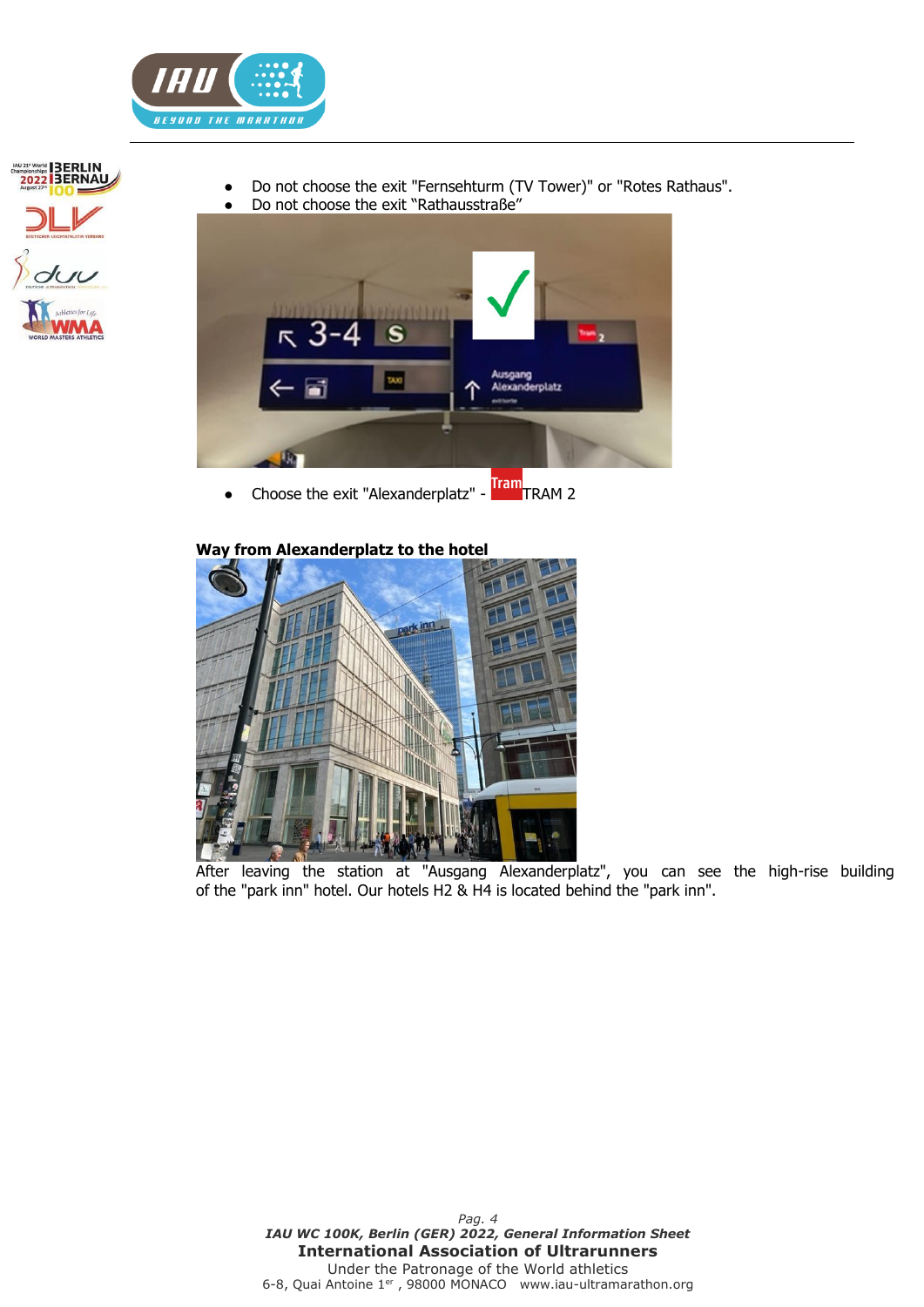





Behind the "park inn" hotel you cross "Alexanderstraße" and see the "ADAC building". Directly behind the "ADAC building" is the H2&H4 Hotel.

#### <span id="page-4-0"></span>**d. AIRPORT**



#### **Terminal Information:**

- Terminal 5 is temporarily closed due to the ongoing coronavirus pandemic and the resulting low passenger numbers. All air traffic at BER is handled via Terminal 1 & 2.
- Just under a year and a half after the opening of Airport BER, Terminal 2 for low-cost airlines has been open since 24.03.2022
- Terminal 2 is within walking distance of Terminal 1. If you are arriving by public transport, you will find the station "Flughafen BER - Terminal 1-2" directly under Terminal 1.

#### **Public Transport**

Line S9 operates from platform 5 every 20min from 4:09 to 21:29 (Direction Berlin-Spandau)

*Pag. 5 IAU WC 100K, Berlin (GER) 2022, General Information Sheet*  **International Association of Ultrarunners** Under the Patronage of the World athletics 6-8, Quai Antoine 1<sup>er</sup>, 98000 MONACO www.iau-ultramarathon.org